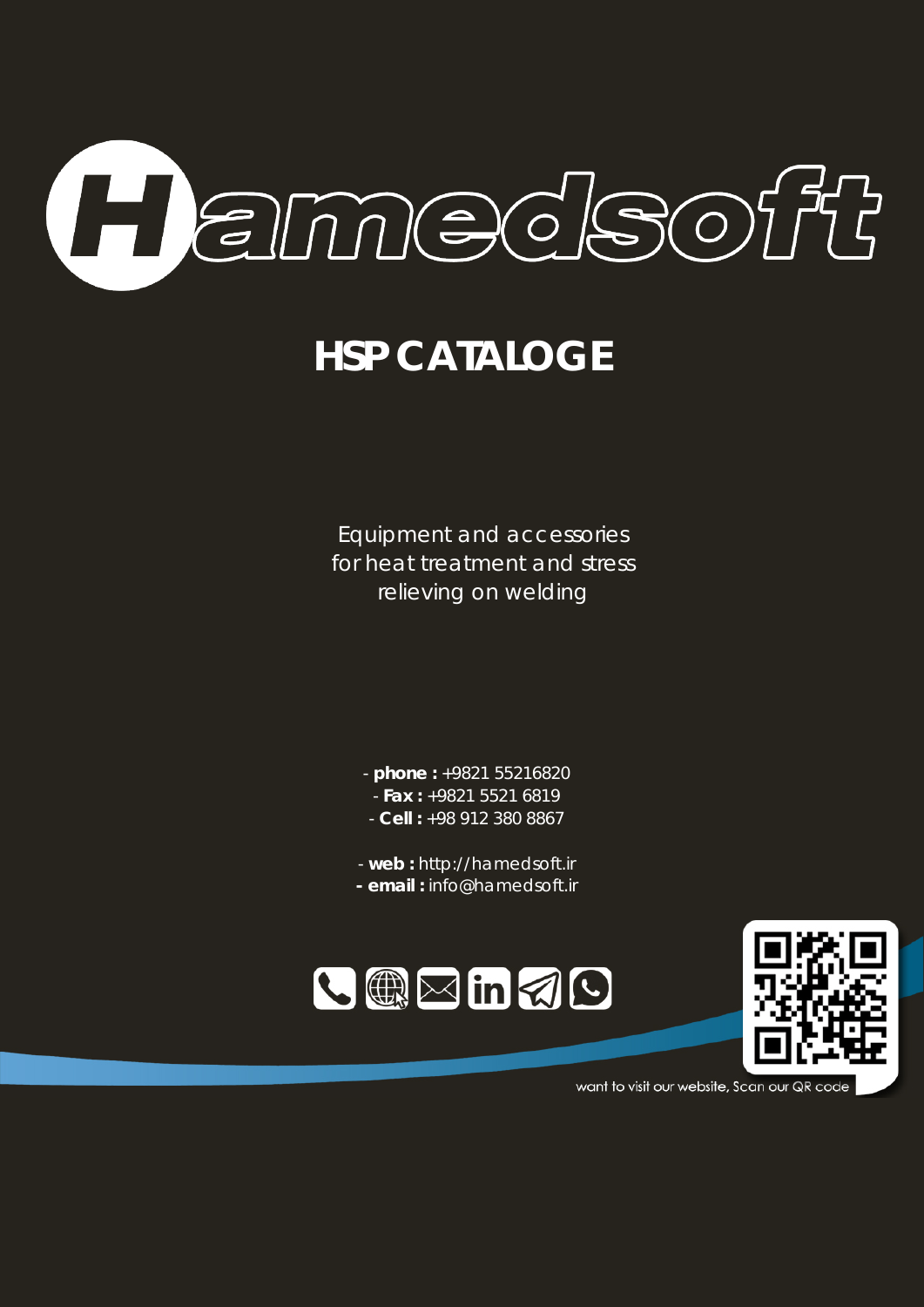Hamedsoft Company manufactures Thermal equipment in numerous industries including power generation and oil and gas industries. The company produces stressrelieving (PWHT) and preheating devices since 2004 with the technical code named HSP.

The variety of our products is so vast to attempt to meet the needs of industry in this area. There are numerous choices to opt your own product depends on channels count, output type and also output voltage type.

Referring to channels count, you can choose from light and small one channel machine to huge and heavy 24 channels machine.

Additionally output voltage can be fixed or variable or output type can choose from electrician switches like SSR or SCR or choose mechanic switch like contactor.

The internal thermometry laboratory, for thermocouples and recorders calibration, allows to fully satisfy the quality and accuracy requirements of the most qualified machine for our customers.

Hamedsoft products passed the hardest world standards. Moreover stamped Rohs on our products means it is completely environment friendly.



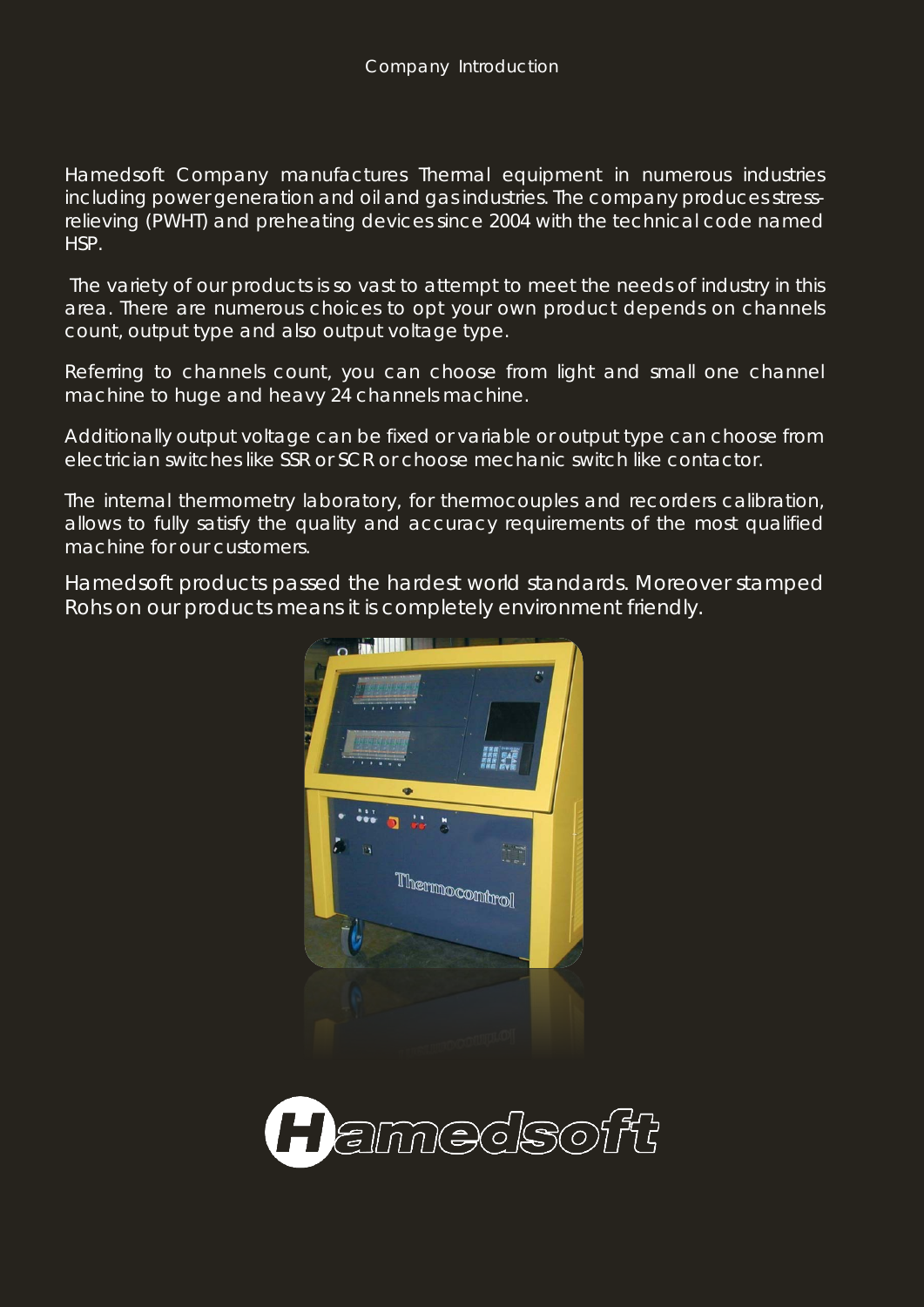

#### Table.1

| <b>AZ</b> | Output channels count' |
|-----------|------------------------|
|           |                        |

## **1, 3, 6, 12**

#### Table.2 **BCD Machine power 8** 8 kw, only available for HSP1 **16** 16 kw, only available for HSP1 **25** 25 kw, only available for HSP3 **50** 50 kw, available for HSP3 and HSP6 **75** 75kw, available for HSP6 and HSP12 **100** 100kw, available for HSP6 and HSP12 **150** 150kw, only available for HSP12 **0220** Available on all products (without transformer) **0380** Available on all products (without transformer)

#### Table.3

| EF          | Output kind                                          |
|-------------|------------------------------------------------------|
|             | Contactor                                            |
| S           | <b>SSR Switches</b>                                  |
| $\mathbf V$ | SCR, Power regulator, Maximum output voltage is 220V |
| C+          | Contactor, can swap between 220V and 380V            |
| $V +$       | SCR, Power regulator, Maximum output voltage is 380V |

#### Comment.1

#### **/G Additional Input Count**

Usually input channels are equal with output channels but in some case operators need more input count. This is completely optional but you can add up to 200 TCs for any devices.

For example in the 6 channels PWHT machine coded HSP6-100-C/12 have 12 channels input more than its 6 channels input.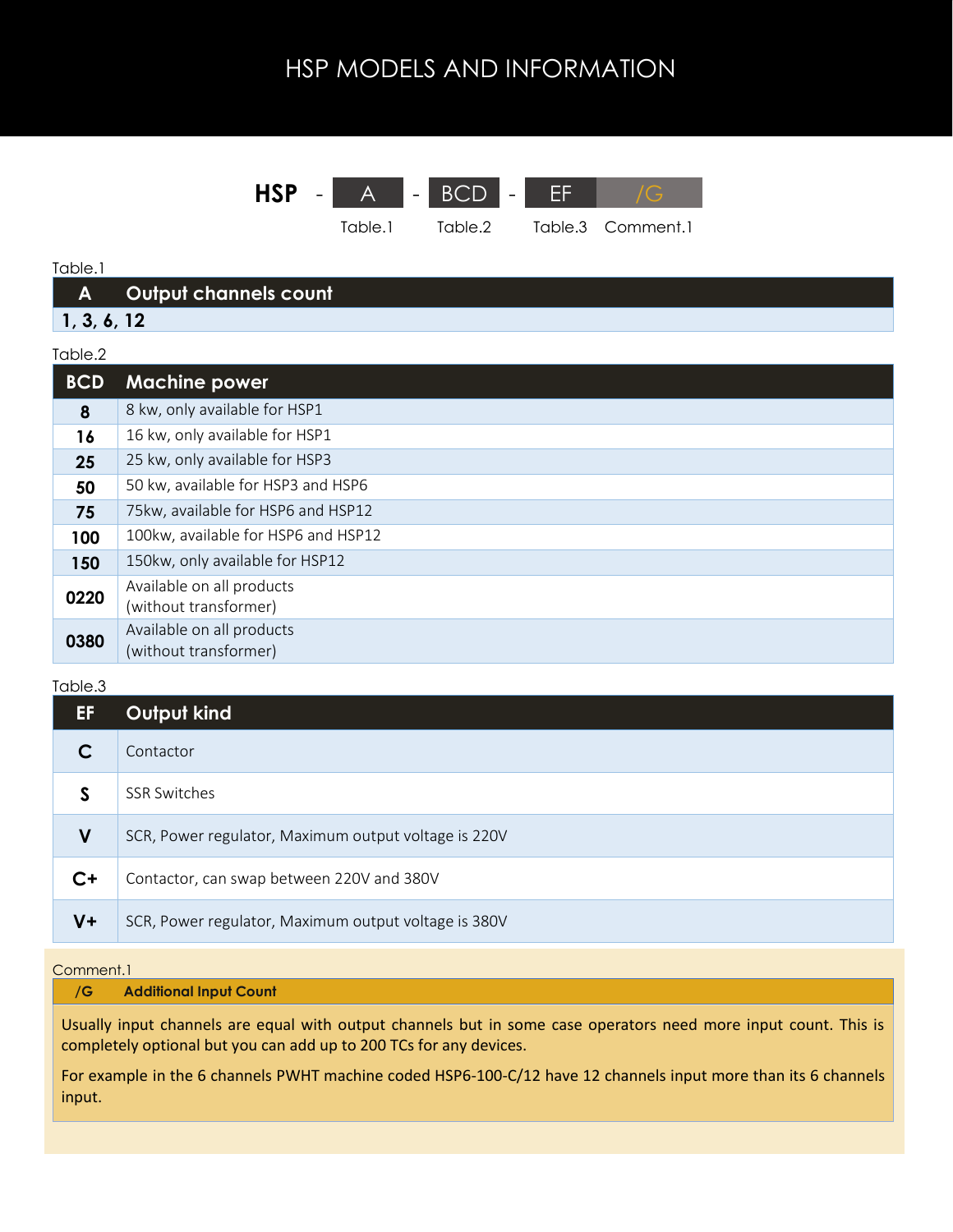### One channel PWHT unit

| <b>Technical</b><br>Code | Unit<br>Power | Power<br>Source | Output<br>Voltage | Maximum elements can<br>connect to one channel | <b>Maximum Power</b><br>for each channel | Output<br><b>Type</b> |
|--------------------------|---------------|-----------------|-------------------|------------------------------------------------|------------------------------------------|-----------------------|
| $HSP1-7-C$               | 7KW           | 1 PH 220V       | 60 V              | 2 elements                                     | 7.1 KW                                   | Contactor             |
| $HSP1-7-S$               | 7KW           | 1 PH 220V       | 60V               | 2 elements                                     | 7.1 KW                                   | SSR                   |
| $HSP1-7-V$               | 7KW           | 1 PH 220V       | $0 - 60V$         | 2 elements                                     | 7.1 KW                                   | SCR                   |
| $HSP1-14-C$              | 14KW          | 3 PH 380V       | 60V               | 4 elements                                     | 13.2 KW                                  | Contactor             |
| $HSP1-14-S$              | 14KW          | 3 PH 380V       | 60V               | 4 elements                                     | 13.2 KW                                  | SSR                   |
| $HSP1-14-V$              | 14KW          | 3 PH 380V       | $0 - 60V$         | 4 elements                                     | 13.2 KW                                  | SCR                   |
| HSP1-0220-C              | 10KW          | 1 PH 220V       | 220V              | 4 elements                                     | <b>10 KW</b>                             | Contactor             |
| HSP1-0380-C              | 10KW          | 3 PH 380V       | 220V              | 4 elements                                     | <b>10 KW</b>                             | Contactor             |
| HSP1-0380-C+             | 20KW          | 3 PH 380V       | 220V              | 4 or 7 elements                                | <b>20 KW</b>                             | Contactor             |
| HSP1-0220-V              | 10KW          | 1 PH 220V       | $0 - 220V$        | 4 elements                                     | <b>10 KW</b>                             | SCR                   |
| HSP1-0380-V+             | 20KW          | 3 PH 380V       | $0 - 380V$        | 7 elements                                     | <b>20 KW</b>                             | SCR                   |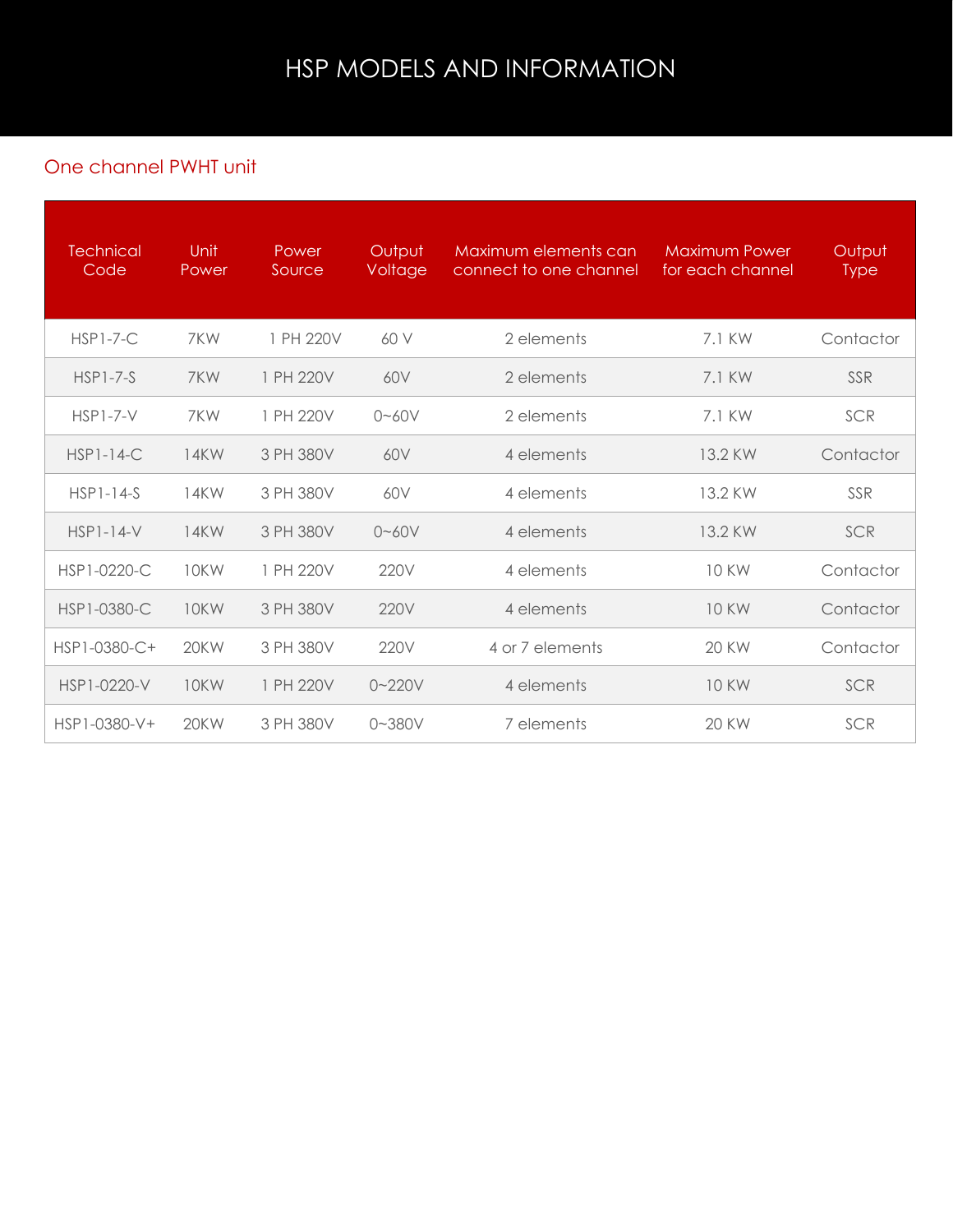### Three Channels PWHT unit

| <b>Technical</b><br>Code | Unit<br>Power | Power<br>Source | Output<br>Voltage | Maximum elements can<br>connect to one channel | Maximum<br>Power for<br>each channel | Output<br><b>Type</b> |
|--------------------------|---------------|-----------------|-------------------|------------------------------------------------|--------------------------------------|-----------------------|
| <b>HSP3-22-C</b>         | <b>22 KW</b>  | 3 PH 380 V      | 60 V              | 2 Elements                                     | 7.1 KW                               | Contactor             |
| <b>HSP3-22-S</b>         | <b>22 KW</b>  | 3 PH 380 V      | 60 V              | 2 Elements                                     | 7.1 KW                               | SSR                   |
| <b>HSP3-22-V</b>         | <b>22 KW</b>  | 3 PH 380 V      | $0 \sim 60$ V     | 2 Elements                                     | 7.1 KW                               | SCR                   |
| <b>HSP3-25-C</b>         | <b>25 KW</b>  | 3 PH 380 V      | 65 V              | 2 Elements                                     | 7.5 KW                               | Contactor             |
| <b>HSP3-25-S</b>         | <b>25 KW</b>  | 3 PH 380 V      | 65 V              | 2 Elements                                     | 7.5 KW                               | SSR                   |
| <b>HSP3-25-V</b>         | <b>25 KW</b>  | 3 PH 380 V      | $0 - 65$ V        | 2 Elements                                     | 7.5 KW                               | SCR                   |
| <b>HSP3-40-C</b>         | <b>40 KW</b>  | 3 PH 380 V      | 60 V              | 4 Elements                                     | 13.2 KW                              | Contactor             |
| <b>HSP3-40-S</b>         | 40 KW         | 3 PH 380 V      | 60 V              | 4 Elements                                     | 13.2 KW                              | SSR                   |
| <b>HSP3-40-V</b>         | <b>40 KW</b>  | 3 PH 380 V      | $0 \sim 60$ V     | 4 Elements                                     | 13.2 KW                              | SCR                   |
| HSP3-0220-C              | <b>30 KW</b>  | 1 PH 220 V      | 220 V             | 4 Elements                                     | <b>10 KW</b>                         | Contactor             |
| HSP3-0380-C              | <b>30 KW</b>  | 3 PH 380 V      | 220 V             | 4 Elements                                     | <b>10 KW</b>                         | Contactor             |
| HSP3-0380-C+             | <b>60 KW</b>  | 3 PH 380 V      | 220 V   380 V     | 4 Elements   7 Elements                        | <b>20 KW</b>                         | Contactor             |
| HSP3-0220-V              | <b>30 KW</b>  | 1 PH 220 V      | $0 - 220 V$       | 4 Elements                                     | <b>10 KW</b>                         | SCR                   |
| HSP3-0380-V              | <b>30 KW</b>  | 3 PH 380 V      | $0 - 220 V$       | 4 Elements                                     | <b>10 KW</b>                         | SCR                   |
| HSP3-0380-V+             | 60 KW         | 3 PH 380 V      | $0 - 380 V$       | 8 Elements                                     | <b>10 KW</b>                         | SCR                   |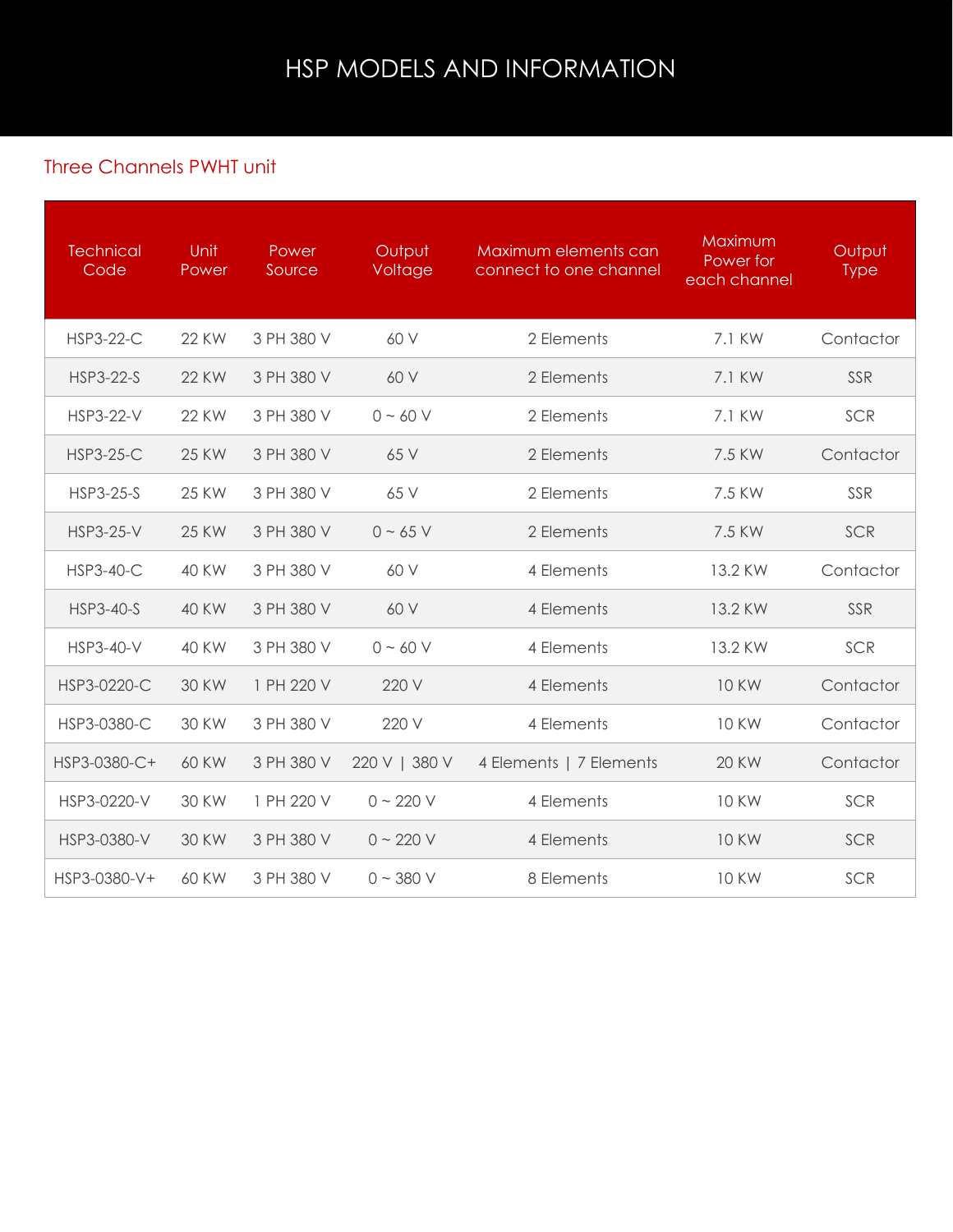### Six Channels PWHT unit

| <b>Technical</b><br>Code | Unit<br>Power | Power<br>Source | Output<br>Voltage | Maximum elements<br>can connect to one<br>channel | Maximum<br>Power for<br>each channel | Output<br><b>Type</b> |
|--------------------------|---------------|-----------------|-------------------|---------------------------------------------------|--------------------------------------|-----------------------|
| <b>HSP6-45-C</b>         | 45 KW         | 3 PH - 380 V    | 60 V              | 2 Elements                                        | 7.1 KW                               | Contactor             |
| <b>HSP6-45-S</b>         | <b>45 KW</b>  | 3 PH - 380 V    | 60 V              | 2 Elements                                        | 7.1 KW                               | SSR                   |
| <b>HSP6-45-V</b>         | <b>45 KW</b>  | 3 PH - 380 V    | $0 \sim 60$ V     | 2 Elements                                        | 7.1 KW                               | SCR                   |
| <b>HSP6-50-C</b>         | <b>50 KW</b>  | 3 PH - 380 V    | 65 V              | 2 Elements                                        | 7.5 KW                               | Contactor             |
| HSP6-50-S                | 50 KW         | 3 PH - 380 V    | 65 V              | 2 Elements                                        | 7.5 KW                               | SSR                   |
| <b>HSP6-50-V</b>         | <b>50 KW</b>  | 3 PH - 380 V    | $0 - 65$ V        | 2 Elements                                        | 7.5 KW                               | SCR                   |
| HSP6-100-C               | <b>100 KW</b> | 3 PH - 380 V    | 60 V              | 4 Elements                                        | 14 KW                                | Contactor             |
| HSP6-100-S               | 100 KW        | 3 PH - 380 V    | 60 V              | 4 Elements                                        | <b>14 KW</b>                         | SSR                   |
| HSP6-100-V               | 100 KW        | 3 PH - 380 V    | $0 \sim 60$ V     | 4 Elements                                        | 14 KW                                | SCR                   |
| HSP6-0220-C              | <b>60 KW</b>  | 1 PH - 220 V    | 220 V             | 4 Elements                                        | <b>10 KW</b>                         | Contactor             |
| HSP6-0380-C              | <b>60 KW</b>  | 3 PH - 380 V    | 220 V             | 4 Elements                                        | <b>10 KW</b>                         | Contactor             |
| HSP6-0380-C+             | 120 KW        | 3 PH - 380 V    | 220 V   380 V     | 4 Elements   7 Elements                           | <b>20 KW</b>                         | Contactor             |
| HSP6-0220-V              | 60 KW         | 1 PH - 220 V    | $0 - 220 V$       | 4 Elements                                        | <b>10 KW</b>                         | SCR                   |
| HSP6-0380-V              | 60 KW         | 3 PH - 380 V    | $0 - 220 V$       | 4 Elements                                        | <b>10 KW</b>                         | SCR                   |
| HSP6-0380-V+             | 120 KW        | 3 PH - 380 V    | $0 \sim 380$ V    | 8 Elements                                        | <b>10 KW</b>                         | SCR                   |